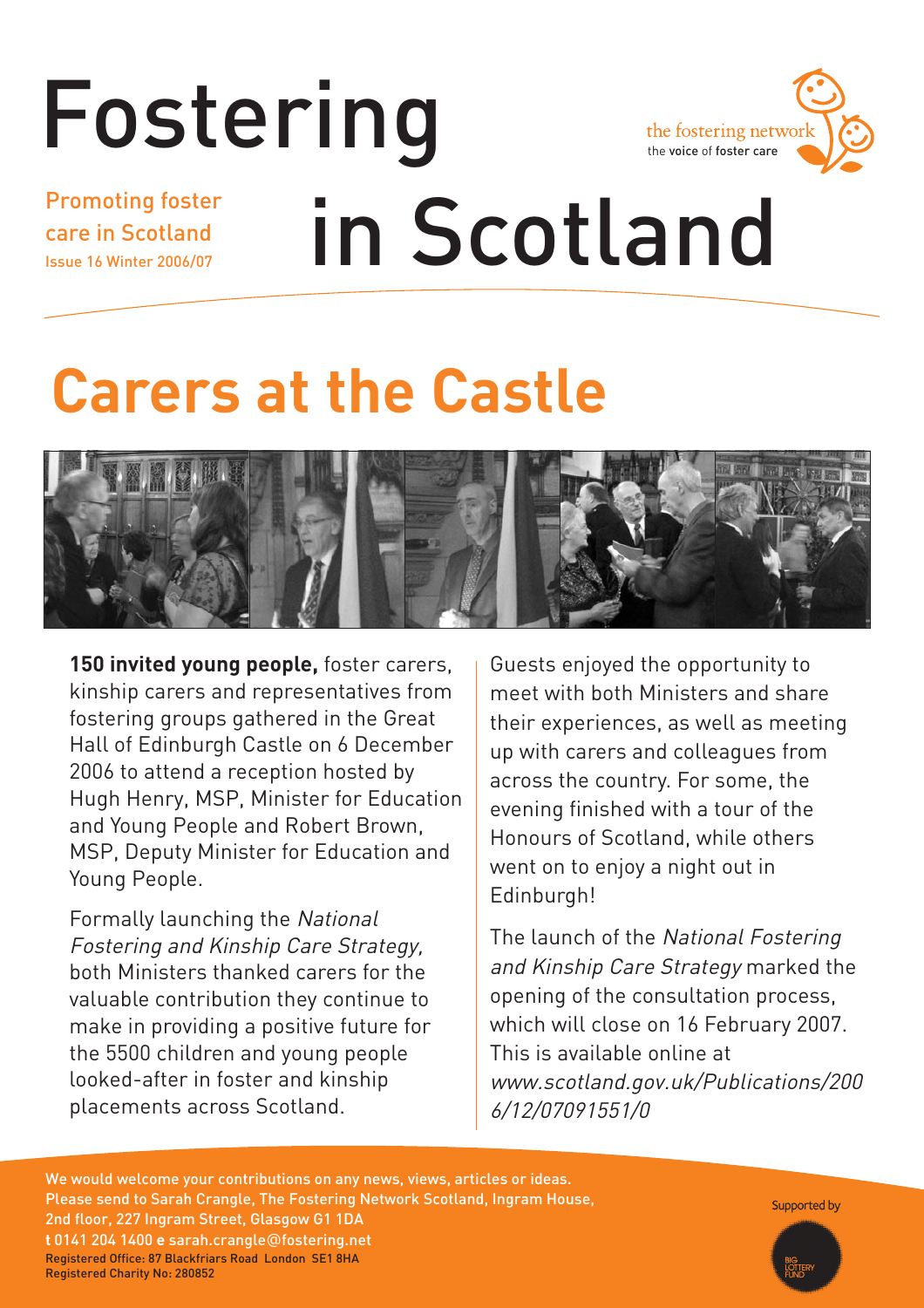## **Contact us at:**

The Fostering Network Scotland Ingram House, 2nd floor 227 Ingram Street Glasgow G1 1DA

**t** 0141 204 1400 **f** 0141 204 6588 **e** scotland@fostering.net

**www.fostering.net**

**Director** Bryan Ritchie

**Office Manager** Linda Curran

**Administrative Assistant**  Deborah Cook

**Advice, Information & Mediation**  Sandra Moody

**Training Manager** Sue Robertson

**Training Administrator**  Joy Crawford

**Young Peoples project** Alison Boswell

**Fostering Links project** Sarah Crangle

## **Day in the park for East Dunbartonshire**



**East Dunbartonshire took all their foster carers,** their children and foster children on a day out to M&Ds fun park at Strathclyde Park with lunch at Toby's Carvery. Almost all of the staff went along, including the Resource Manager!

A great day was had by all, even though the sun failed to shine. The children enjoyed the rides and were a credit to their foster carers and parents. The water ride and rollercoaster were particular favourites with the children and those adults brave enough to try them!!

The photo is of some of the Carers and staff.

The day was a great success. Foster carers, shared carers and respite carers were all together for the first time, and over the course of the day were able to start establishing relationships which East Dunbartonshire hope to build on in Carers Support groups and training events.

## Forthcoming **training courses** NEW FOR 2007

#### **The Skills to Foster Leaders' Course**

#### Three-day course Tuesday 20, Wednesday 21 and Thursday 22 February also Tuesday 24, Wednesday 25 and Thursday 26 April GO Business and Training Centre, Glasgow Price: £225 + VAT (including lunch) (£450 + VAT non-members)

\*\* Please note, venue for the April date has changed from that previously advertised and will now be held in Glasgow \*\*

#### **Men in foster care**

One-day course Saturday 3 March Ramada Jarvis Hotel, Glasgow Price: £75 + VAT (including lunch) (£150 + VAT non-members)

#### **The Role of the Supervising Social Worker**

Two-day course Wednesday 7 and Thursday 8 March GO Business and Training Centre, Glasgow Price: £150 + VAT (including lunch) (£300 + VAT non-members)

**Foetal Alcohol Syndrome** One-day course Monday 4 June GO Business and Training Centre, Glasgow Price: £75 +VAT (including lunch) (£150 + VAT non-members)

This course is facilitated by foster carers with many years experience of caring for children suffering from Foetal Alcohol Syndrome. It will consider the definitions, signs and symptoms of FAS and other disorders identified with it.

It will discuss how alcohol affects the foetus, the implications for the future of the child and offer some suggestions to help the child and adult as well as identifying possible sources of support for the carer.

For information on this or any of the above courses, please contact our training team Sue Robertson **e** sue.robertson@fostering.net Joy Crawford **e** joy.crawford@fostering.net **t** 0141 204 1400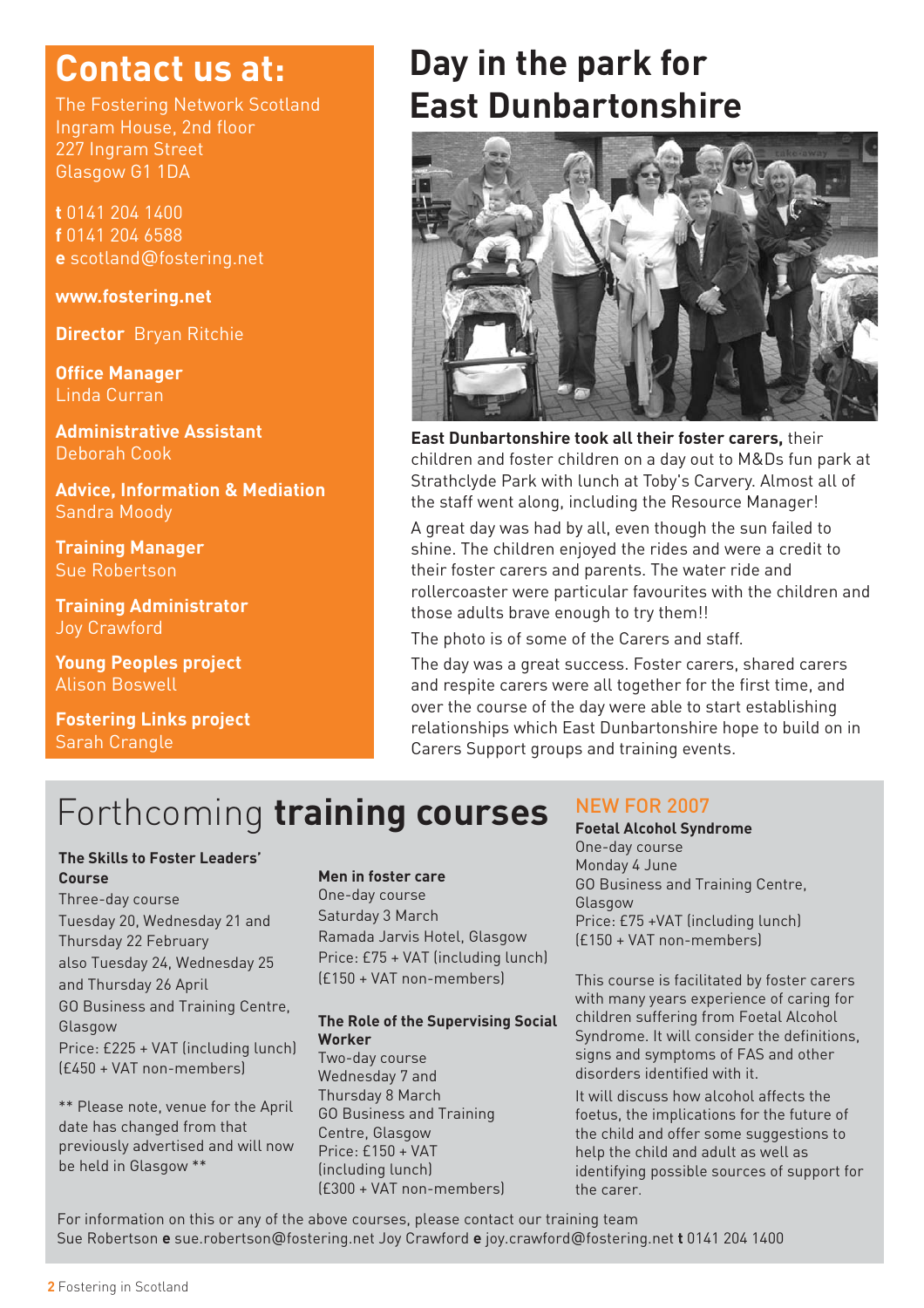## **Dear** Members,

**I am writing this letter** on one of the darkest and wettest December days for many years. I hope that the rain will have stopped before Christmas but I know that I am much luckier than many people across Scotland who have had to leave their homes and possessions as the floods rise.

It gives me some idea of the upset and the fears that children have to face when they must leave their home, family and familiar routines and come into care and move into other people's houses and fit into different family ways.

The last few months have been exciting for fostering in Scotland with the publication on the 6th of December of the consultation on the National Fostering Strategy. Most of the people to whom I have spoken feel very pleased that the Scottish Executive have listened to the voices of carers and agencies and that they are consulting about the issues that we know matter.

We need to ensure that the Executive get a very big response to the consultation so that they see that these are important issues for children, carers and agencies. I hope that you will find time to reply.

The Fostering Network is busy arranging a series of meetings across Scotland to get views on the proposals so I look forward to seeing some of you at those meetings.

It was a busy summer for me with a lot of activity at the UK Board and a lot of meetings to attend and issues to be resolved. We now have 6 new members of the Board.

5 of whom are carers and one from a social work agency. We have a new Chair of the UK Board, Jim Bond, a carer from Essex. Some of you may have attended his workshop at the Annual Conference. He fell in love with Scotland when he was here for the AGM so I am sure that he will come up during the year to meet carers, agencies and tFN staff.

Unfortunately Debbie Booth, a carer from Dundee was not successful in the election and missed being elected by a small margin. We need to get more members from Scotland to vote in the next election and I will remind you of that in the summer.

The Conference in Glasgow was a great success with the keynote speakers both distinguished in their field but very aware of the issues for foster children and for foster families. The debate on Smoking was interesting and we need to look at what we do from here.

For me one highlight of the weekend was the one woman play by Naomi Breeze called Holly. It was such a moving drama focusing on a young person coming into the care system and the barriers she faced as well as the support that she received. We hope to be able to make the play accessible for many more of you in the months ahead. The other highlight for me was meeting so many carers and hearing about the work they were doing with young people.

I was delighted to be invited to the Reception for Carers held at

Edinburgh Castle by the Ministers for Education and Young People. It was a freezing night on the Esplanade waiting for the minibuses but the Castle and the Great Hall are impressive despite being a bit warlike! The reception was a public recognition of the work of foster carers, and also this year of kinship carers, who are looking after their grandchildren or nieces and nephews often with little or no financial or emotional support. I felt that the kinship carers had a lot of issues and needs that were the same as foster carers.

We have changed the composition of the Scottish Committee of the Fostering Network and we now have an Advisory Group that has very clear links with the Focus Groups across Scotland. We hope that this smaller focused group will be able to provide Bryan and his staff with a sounding board for taking the work of the Fostering Network forward and to discuss developments that would make a difference to children and to carers.

The staff at the Fostering Network in Scotland have worked exceptionally hard over the Fostering Strategy and of course the Annual Conference. I want to record my thanks to them for all that they have achieved this year. Although this Newsletter will not be out till after Christmas, it will be out soon enough for me still to be able to wish you all a very happy 2007.

With very best wishes,

Anne Black

Anne Black

### **Support for Sons and Daughters in Edinburgh**

**Sons and daughters** of foster carers in Edinburgh met up in October at the first meeting of their support group. The children and young people ranged in ages from 5 to 15.

Resource worker Morag Ewing and foster carer Arlene Cull facilitate the group, and are planning the next

meetings, hoping to hold these quarterly, starting the New Year with a belated Christmas night in January 2007.

For more information, contact Morag Ewing **t** 0131 334 9933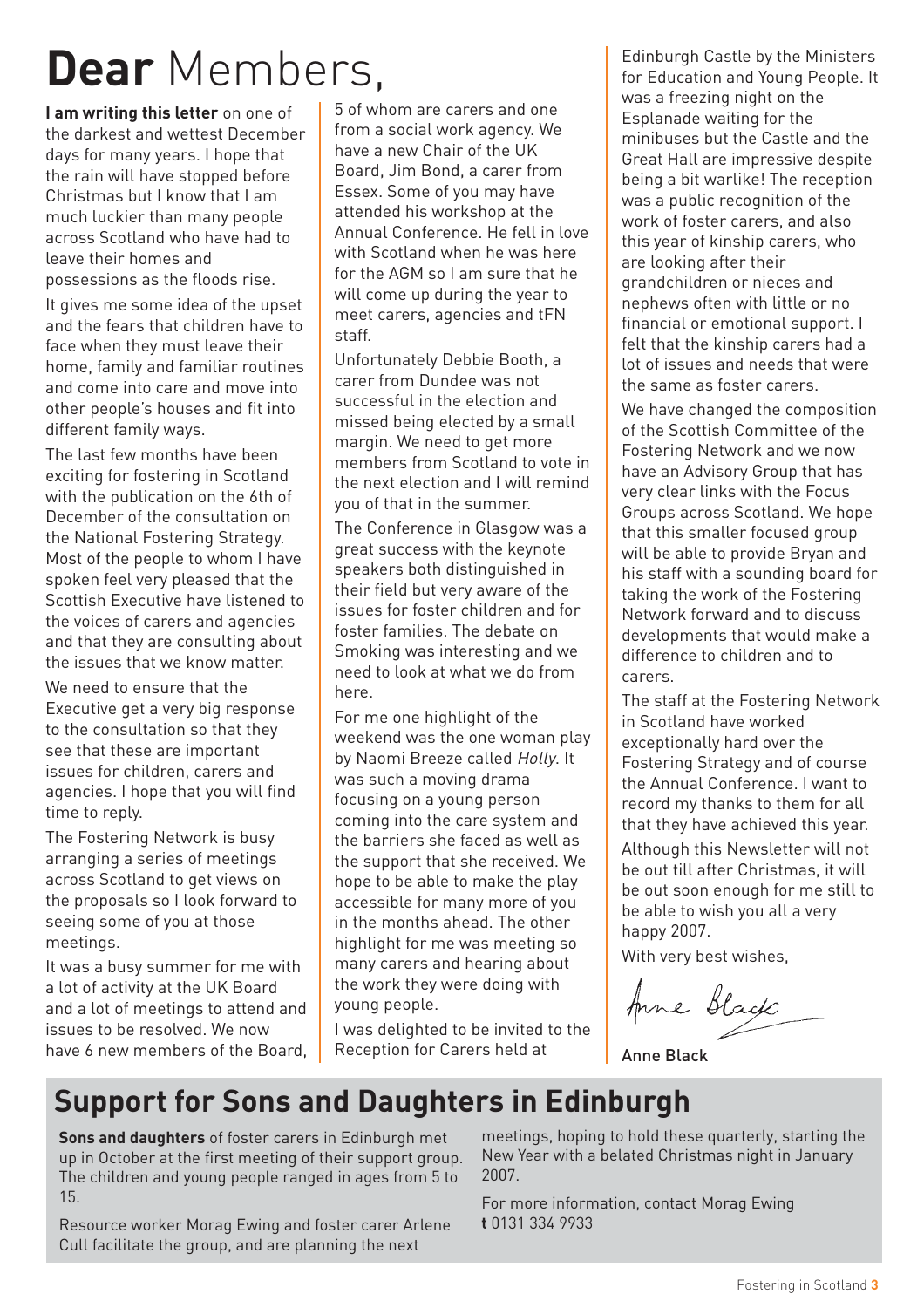#### **Young People's Advisory Groups**

**The Young People's Project** is consulting with young people across Scotland on the National Fostering and Kinship Care Strategy.

If you would like further information please contact Alison Boswell.



#### **Forgotten Voices from Foster Care**

'I wasn't placed correctly, they got lucky' (Young Person involved with the Young People's Project)

This was the title of the Young People's Project workshop at the annual conference of The Scottish Throughcare and Aftercare Forum at Crieff Hydro Hotel in December.

The film Forgotten Voices was screened and participants had the opportunity to hear direct from a young person who has recently left foster care of his experience of the throughcare process. Participants also had the opportunity to discuss good practice in relation to their role as the corporate parent and where improvements are needed to support young people moving on from foster care.

#### **BASW**

Jemma and Sean from the project delivered a presentation to the British Association of Social Workers (BASW) Forth Valley branch meeting on their personal experience of fostering by their families.

Dorothy Sutherland, secretary of the branch said, 'It was a remarkable learning experience. They both offered a real life presentation of their experiences still ongoing, and their perception of the support or lack of support by social services.'



#### **Family Placement Teams**

Alison Boswell who manages the Young People's Project met with family placement teams in Angus, South Ayrshire and West Dunbartonshire and heard about the work they are doing with sons and daughters of foster carers in their respective areas.

Read on for more information about this…

#### **Angus**

October 12th was the date of the activity day for birth children of foster carers – in Angus known as Activity Day for Children Who Care.

We arrange a day twice a year to say thank you to children of foster carers for all their support in the fostering task and to explore issues relevant to the children and young people.

We had a good turn out of young people aged 6 to 15 years. They took part in a series of group activities gaining points for their team on the way. Named and decorated eggs, made a parachute to safely transfer their egg from a 14ft balcony to the ground and devised a catapult to travel more than 3 metres from elastic bands, sheet of paper and a chair. The trick was to read the instructions very carefully and work as a team.

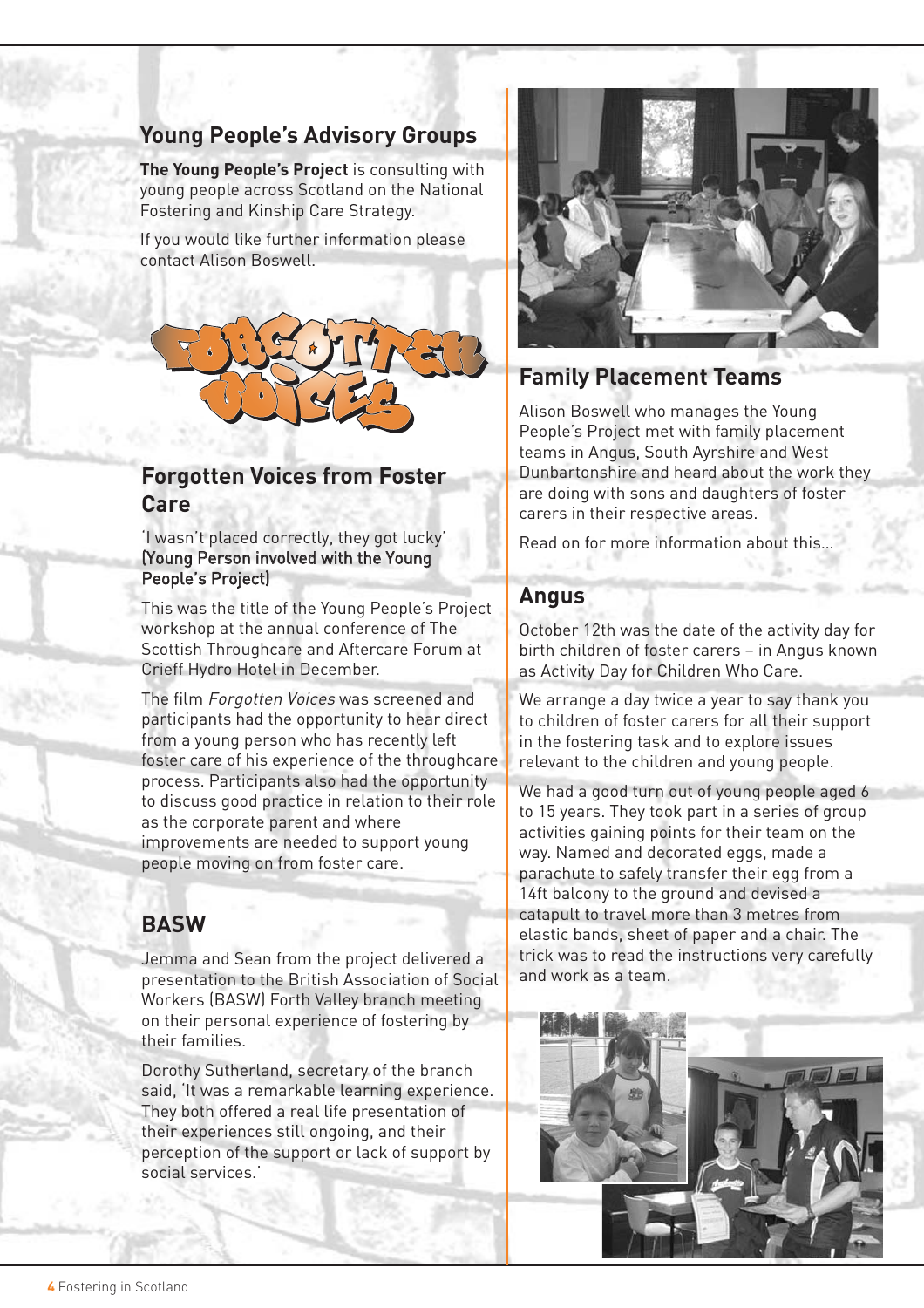After a lunch of sandwiches, cake and a juice, it was down to work. The children in their teams worked through a number of scenarios which posed a dilemma around confidentiality. The final task was to design a poster to encourage prospective carers to attend an information meeting. Last but not least we had a game of rounders.

We had an award ceremony with certificates and medals given to all participants.

It was a great day with a mixture of fun activities and discussion with the emphasis on sharing experiences and working together.

#### **South Ayrshire**

South Ayrshire Council value and recognise the support and hard work which birth children give to their parents and accommodated children and young people and in recognition of this, have a programme of support available.

Each caring family has a designated support worker who will visit at times when children are at home and will actively seek their views in relation to the caring role. It is hoped that birth children will build up a trusting relationship with the worker who would be able to negotiate on their behalf if required.

Foster carers are required to have annual reviews and birth children are encouraged to make their views known by completing the relevant forms. They are also encouraged to be part of the meeting and the chair of the review will thank both the parents and birth children for their participation in the caring role over the previous year.

South Ayrshire has recently started to give birth children a birthday allowance until they reach the age of 16. This is paid at the fostering rate for their age and has been much appreciated by the children and young people.

As part of the continued support to birth children, we have over the past three years run a group for birth children from 8-16 years. This is held twice per year and consists of a targeted discussion in the morning, lunch and an activity in the afternoon.

At present we are in the process of setting up a group for young accommodated people who live with foster carers and it is hoped that placing social workers will encourage them to attend. This will be a focus group in the morning with a lunch and an activity in the afternoon and, in

common with birth children's group, it is hoped that young people will eventually be able to participate in the running of this.

Within South Ayrshire, we are striving to enhance our practice with young people involved in foster care and take our responsibilities seriously to listen and offer support to them.

#### **West Dunbartonshire**

West Dunbartonshire Council are committed to the recognition and acknowledgement of the contribution that children of foster carers make to support fostered children. We are looking at various ways to show our ongoing appreciation and as part of this, this Christmas we sent the young people a £15 gift voucher. It is West Dunbartonshire Council's intention to continue to promote and recognise the valuable efforts of foster carers children, to support their parents in being carers and the children themselves.

#### **North Ayrshire**

Over the last year, workers from the Family Placement Team in North Ayrshire have been working alongside a group of young people (sons and daughters of foster carers).

This group have participated in a variety of events during the year. This has included a workshop on their experiences of being part of a fostering family and also a few group outings (Loudoun Castle, Bowling and Lazerquest).

The group has bonded really well and appear to gain much from their meetings. A couple of the children were recently involved in the interview process for new family placement workers. They were also involved in interviews with the Care Commission during the recent inspection.

The group got together to attend a local pantomime. It is anticipated that they will gather again in the New Year to participate in some drama workshops where they will be working on issues that impact young people who foster.

For more details about activities in North Ayrshire, please contact Paul Kyle or Liz Crerar Brown, Social Workers, Family Placement Team **t** 01294 559 820

If you would like more information about the Young People's Project please contact alison.boswell@fostering.net **t** 0141 204 1400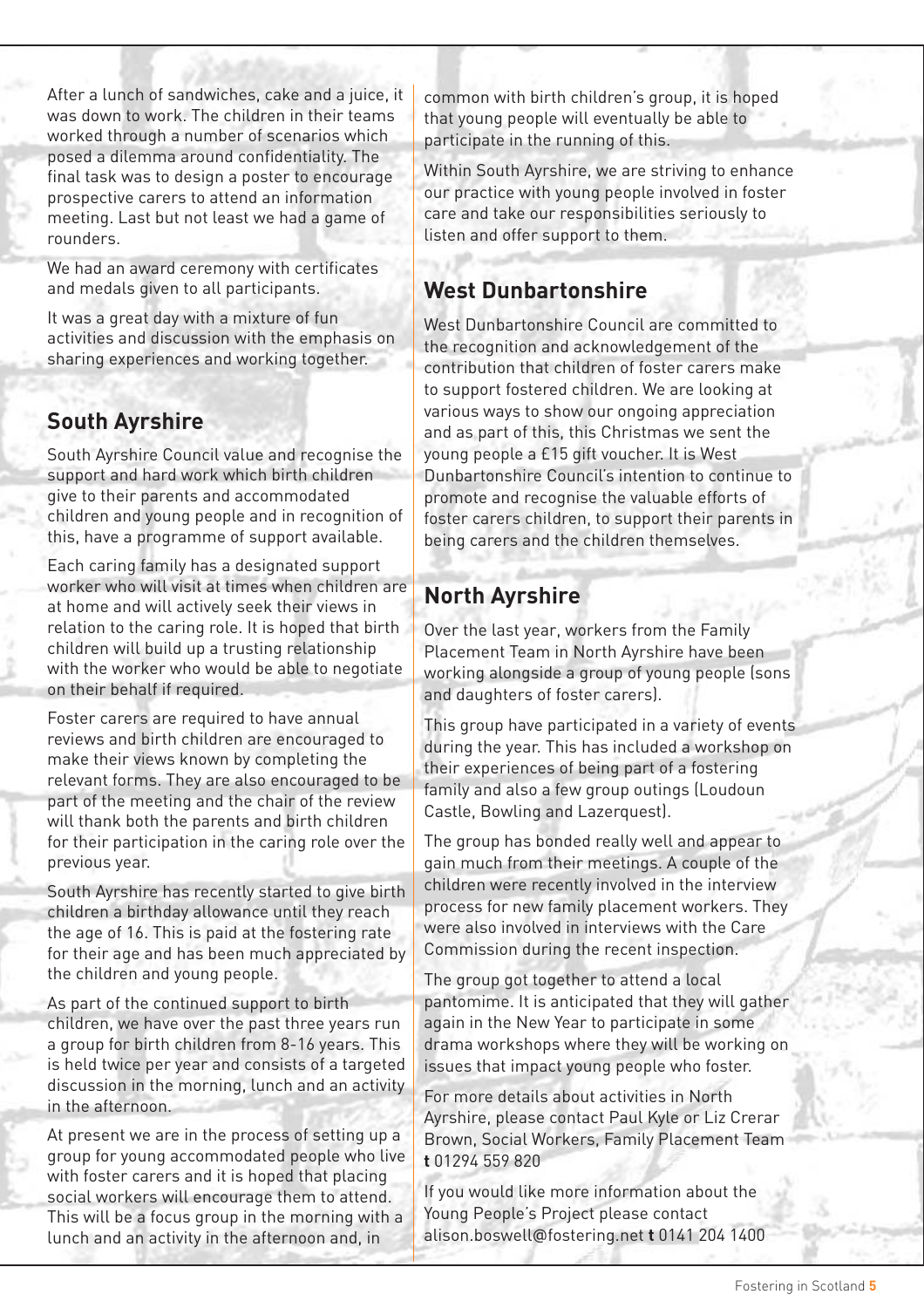# The **Interview**

**Congratulations to Sandra Moody who recently celebrated 15 years with the Fostering Network as Advice, Mediation and Information worker. Sandra (pictured) joined the Fostering Network's Glasgow office, then the NFCA, in 1991, and chats to Jemma about her role.**

> **Hello I am Jemma** and I am the daughter of foster carers. My family have been fostering for about three years now. I am involved with the Young Peoples Project at the Fostering Network. I have been to training and different activities run by the Young People's Project.

I am in fourth year at school and had the chance to go on work experience so I decided to go to the Fostering Network for my work experience. I chose this because I really enjoy the training and the activities I have attended, so I thought I may as well go to something I like doing as I still don't really know what I want to do when I leave school.

One particular task I was asked to do was to interview Sandra Moody, who has been part of the Fostering Network for 15 years.

#### **What does your job involve?**

My actual job title is Advice, Mediation and Information Worker. I run a telephone advice line. Foster carers and social workers phone me for a whole range of things.



This can include tax issues and what allowances foster carers are entitled too. I have had calls about keeping guns, dangerous dogs and dangerous sports. Lately there have been quite a few calls about foster carers keeping horses. Some calls are more complex for example when foster carers are having difficulties

and they want to challenge their agency. We hope that we can answer most of these questions quickly.

#### **What is the most important aspect of your job?**

I am there to listen and give foster carers information and advice. I can go to meetings and panels to help and support foster carers present their case but I am not their advocate.

There are difficulties for foster carers when there is an allegation made against them. This happens to around 40-50 foster carers every year in Scotland. Foster carers often contact me and I give them information about seeking legal advice and what is likely to happen next.

When allegations are made against foster carers sometimes the police are involved. Often foster carers are told that the children they have been caring for are not coming back. Foster carers complain about the lack of information they receive when an allegation is made. Some foster carers go to court and this is obviously a difficult time for them and all involved.

It can also be difficult for the foster carers' link worker at this time as they often cannot give the foster carers the support they want.

The advice and mediation service first began in England. This was the result of a foster carer committing suicide. It was decided to set up a service which would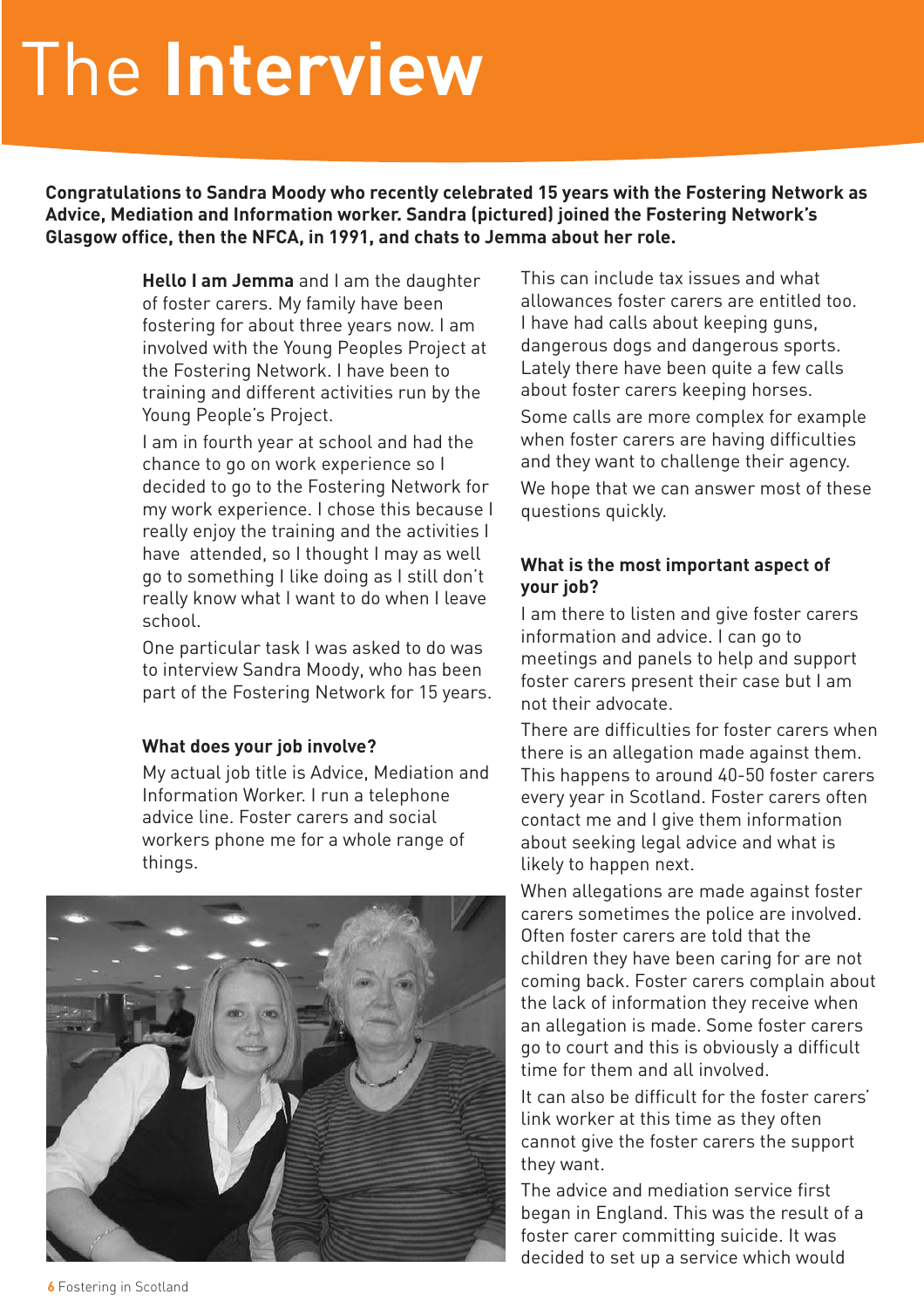

offer independent support to foster carers.

My job covers the whole of Scotland . The support, which I give to foster carers, can be face to face or by telephone, some foster cares prefer telephone contact.

My post is independent of local authorities and it is confidential.

#### **Do you have a typical week?**

No, we respond to demand. For foster carers who have had an allegation made against them this can take many months to sort out and some calls will be for information. It is fairly busy most of the time.

#### **Have there been many changes over the 15 years of working at the Fostering Network?**

It has got bigger, when I first started there were three people in Scotland and now it is eight and the maximum it has been has been twelve.

It just depends as some posts are funded by the Big Lottery and are time limited.

#### **What did you do before taking up advice and mediation post at the Fostering Network?**

I was a social worker for a very long time. I worked for Glasgow Corporation and then Strathclyde Regional Council. I then moved to Family Mediation and was with them before taking up my present post.

#### **How do you relax and what are your hobbies?**

I like cooking, reading and walking. I go to the theatre a lot and like jazz and folk music. If you have any Advice, Information or Mediation queries, Sandra can be contacted **t** 0141 204 1400 **e** sandra.moody@fostering.net Thanks to Sandra and to Jemma for conducting the interview.

## **Launch of National Strategy**

The National Fostering and Kinship Care Strategy was launched on 6 December 2006 by Hugh Henry MSP, Minister for Education and Young People. This is an extremely exciting time for fostering in Scotland, as the Strategy will shape the future of fostering in Scotland for the next 20 years.

Various issues are raised within the Strategy:

- What children and young people tell us they need from fostering and kinship care
- Meeting the needs of foster carers
- Family and friends carers
- Private fostering arrangements
- Planning fostering services for the next 20 years.

Working with the Scottish Executive, the Fostering Network is holding a series of consultation events across Scotland, examining issues raised within the National Fostering and Kinship Care Strategy.

These six events are being held on:

| 22 January Edinburgh | 23 January Kilmarnock |
|----------------------|-----------------------|
| 24 January Perth     | 31 January Inverness  |
| 1 February Aberdeen  | 5 February Glasgow    |

These events will build upon the existing focus group structure of the Fostering Network, and will bring together foster carers, family placement team members and kinship carers. For the consultation events, the term 'kinship carer' refers to where the main full-time care arrangement is provided by a member of the child's extended family or wider network of friends and where the child is looked-after, or would otherwise be looked after, if a kinship carer were not able to provide the care arrangement.

The events are free, however places are limited. For further information, please contact Sarah Crangle, Fostering Links project worker **t** 0141 204 1400 **e** sarah.crangle@fostering.net The Fostering Network is the UK's leading charity for everyone with a personal or professional involvement in fostering, visit www.fostering.net

Groups and individuals can also respond to the consultation independently. The Strategy and consultation is available to download at http://www.scotland.gov.uk/Publications/2006/12/ 07091551/0.

The consultation period ends on 16 February 2007.